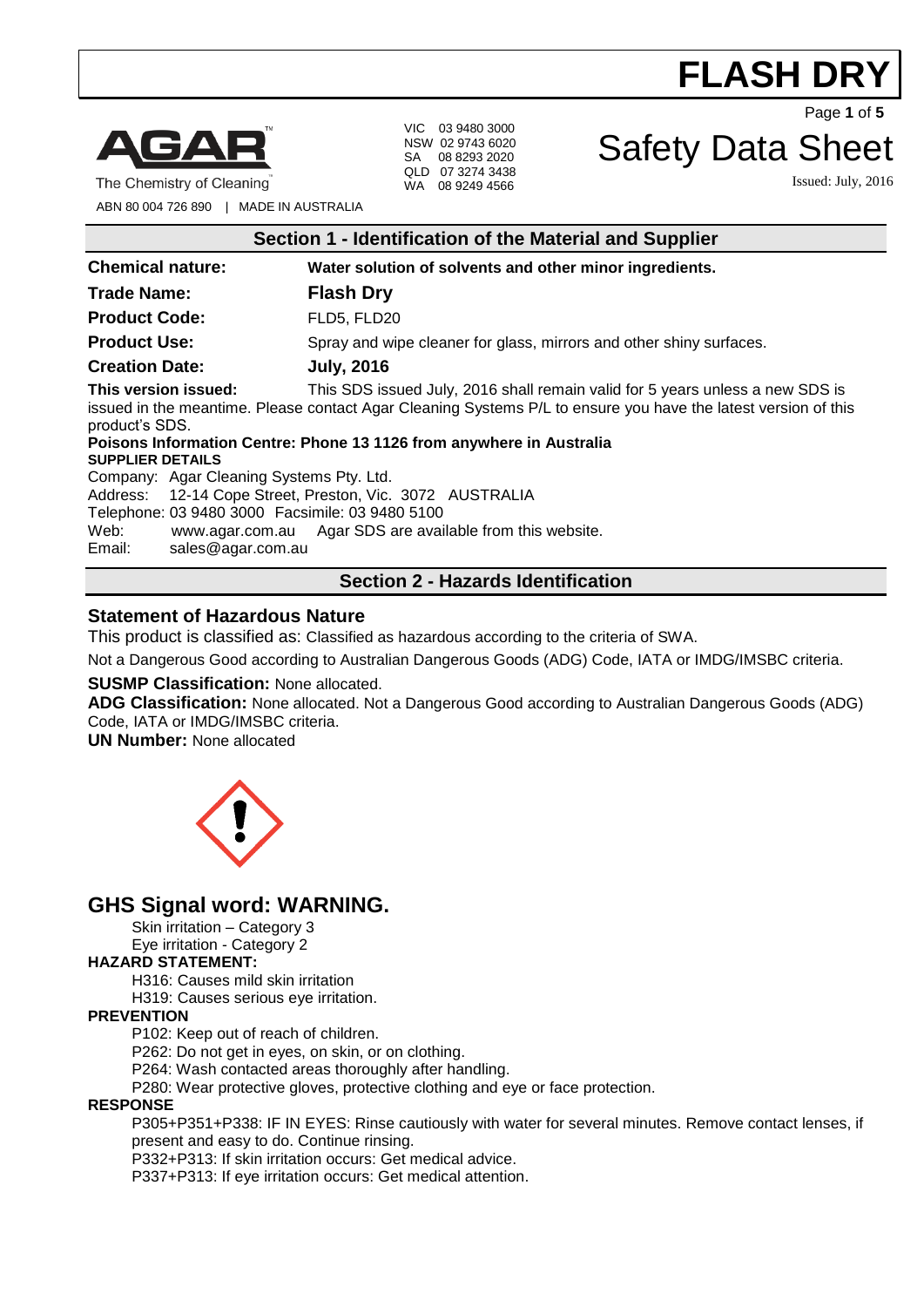Page **2** of **5**

## **Emergency Overview**

#### **Physical Description & Colour**: Clear aqua-blue liquid.

#### **Odour:** Floral fragrance.

**Major Health Hazards:** no significant risk factors have been found for this product.

| <b>Section 3 - Composition/Information on Ingredients</b> |               |          |         |                                |
|-----------------------------------------------------------|---------------|----------|---------|--------------------------------|
| <b>Ingredients</b>                                        | <b>CAS No</b> | Conc, %  |         | TWA $(mg/m^3)$ STEL $(mg/m^3)$ |
| Aliphatic alcohol                                         | secret        | $5 - 15$ | not set | not set                        |
| Glycol ether                                              | 111-76-2      | $<$ 5    | 96.9    | 242                            |
| Other non hazardous ingredients                           | secret        | ~10      | not set | not set                        |
| Water                                                     | 7732-18-5     | to 100   | not set | not set                        |

This is a commercial product whose exact ratio of components may vary slightly. Minor quantities of other non hazardous ingredients are also possible.

The SWA TWA exposure value is the average airborne concentration of a particular substance when calculated over a normal 8 hour working day for a 5 day working week. The STEL (Short Term Exposure Limit) is an exposure value that may be equalled (but should not be exceeded) for no longer than 15 minutes and should not be repeated more than 4 times per day. There should be at least 60 minutes between successive exposures at the STEL. The term "peak "is used when the TWA limit, because of the rapid action of the substance, should never be exceeded, even briefly.

## **Section 4 - First Aid Measures**

## **General Information:**

You should call The Poisons Information Centre if you feel that you may have been poisoned, burned or irritated by this product. The number is 13 1126 from anywhere in Australia (0800 764 766 in New Zealand) and is available at all times. Have this SDS with you when you call.

**Inhalation:** First aid is not generally required. If in doubt, contact a Poisons Information Centre or a doctor.

**Skin Contact:** Irritation is unlikely. However, if irritation does occur, flush with lukewarm, gently flowing water for 5 minutes or until chemical is removed.

**Eye Contact:** Immediately flush the contaminated eye(s) with lukewarm, gently flowing water for 5 minutes or until the product is removed, while holding the eyelid(s) open. Obtain medical advice immediately if irritation occurs. Take special care if exposed person is wearing contact lenses.

**Ingestion:** If product is swallowed or gets in mouth, do NOT induce vomiting; wash mouth with water and give some water to drink. If symptoms develop, or if in doubt contact a Poisons Information Centre or a doctor.

## **Section 5 - Fire Fighting Measures**

**Fire and Explosion Hazards**: The major hazard in fires is usually inhalation of heated and toxic or oxygen deficient (or both), fire gases. There is no risk of an explosion from this product under normal circumstances if it is involved in a fire.

Only small quantities of decomposition products are expected from this product at temperatures normally achieved in a fire. This will only occur after heating to dryness.

Fire decomposition products from this product are likely to be toxic and corrosive if inhaled. Take appropriate protective measures.

**Extinguishing Media:** Not combustible. Use extinguishing media suited to burning materials.

**Fire Fighting:** If a significant quantity of this product is involved in a fire, call the fire brigade.

| Flash point:                     | Does not burn.                  |
|----------------------------------|---------------------------------|
| <b>Upper Flammability Limit:</b> | Does not burn.                  |
| <b>Lower Flammability Limit:</b> | Does not burn.                  |
| <b>Autoignition temperature:</b> | Not applicable - does not burn. |
| <b>Flammability Class:</b>       | Does not burn.                  |
|                                  |                                 |

### **Section 6 - Accidental Release Measures**

**Accidental release:** Minor spills do not normally need any special cleanup measures. In the event of a major spill, prevent spillage from entering drains or water courses. As a minimum, wear overalls, goggles and gloves. Suitable materials for protective clothing include rubber. Eye/face protective equipment should comprise as a minimum, protective glasses and, preferably, goggles. If there is a significant chance that vapours or mists are likely to build up in the cleanup area, we recommend that you use a respirator. Usually, no respirator is necessary when using this product. However, if you have any doubts consult the Australian Standard mentioned below (section 8). Stop leak if safe to do so, and contain spill. Absorb onto sand, vermiculite or other suitable absorbent material. If spill is too large or if absorbent material is not available, try to create a dike to stop material spreading or going into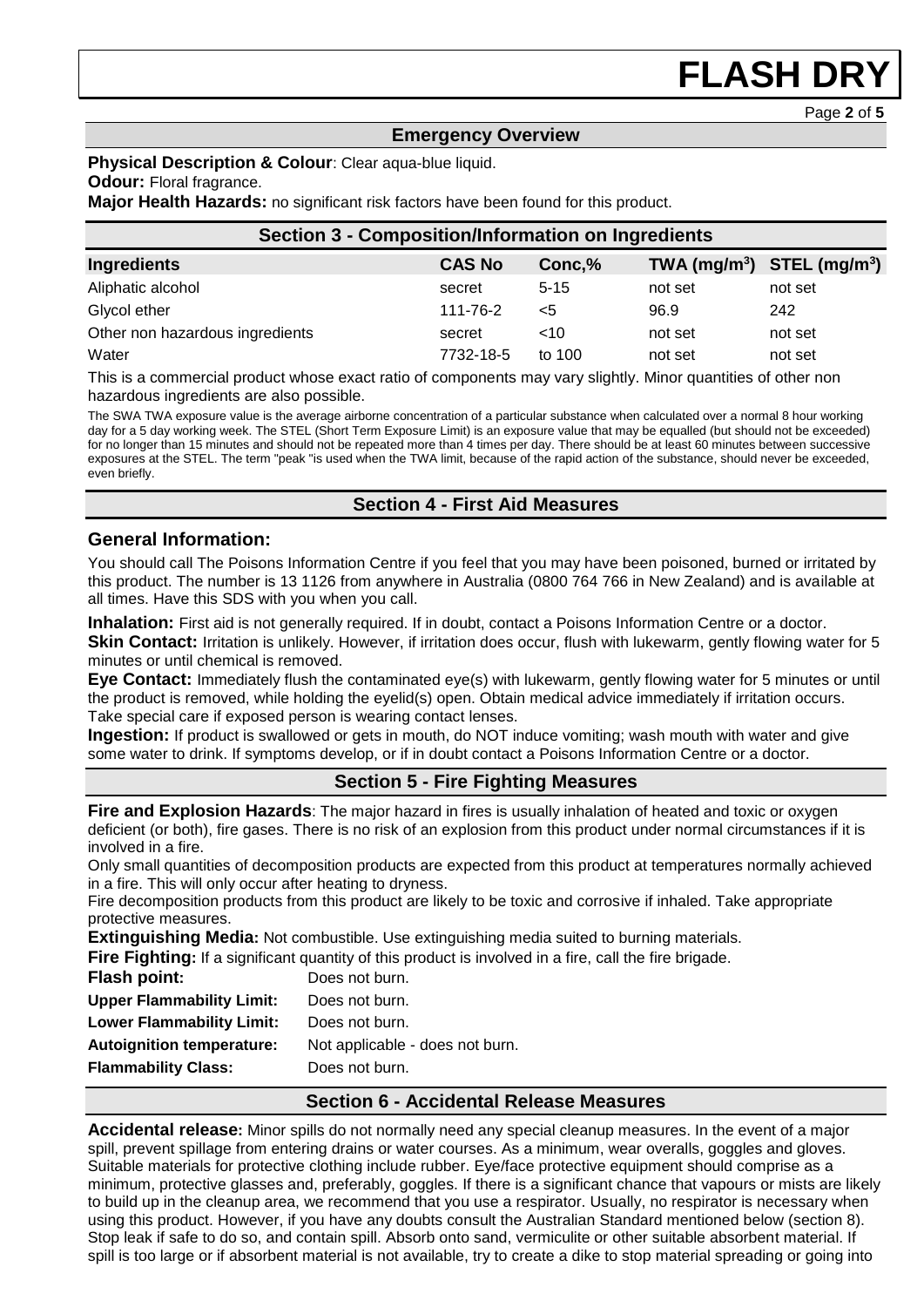Page **3** of **5**

drains or waterways. Sweep up and shovel or collect recoverable product into labelled containers for recycling or salvage, and dispose of promptly. Recycle containers wherever possible after careful cleaning. After spills, wash area preventing runoff from entering drains. If a significant quantity of material enters drains, advise emergency services. This material may be suitable for approved landfill. Ensure legality of disposal by consulting regulations prior to disposal. Thoroughly launder protective clothing before storage or re-use. Advise laundry of nature of contamination when sending contaminated clothing to laundry.

# **Section 7 - Handling and Storage**

**Handling:** Keep exposure to this product to a minimum, and minimise the quantities kept in work areas. Check Section 8 of this SDS for details of personal protective measures, and make sure that those measures are followed. The measures detailed below under "Storage" should be followed during handling in order to minimise risks to persons using the product in the workplace. Also, avoid contact or contamination of product with incompatible materials listed in Section 10.

**Storage:** Make sure that containers of this product are kept tightly closed. Make sure that the product does not come into contact with substances listed under "Incompatibilities" in Section 10. Some liquid preparations settle or separate on standing and may require stirring before use. Check packaging - there may be further storage instructions on the label.

## **Section 8 - Exposure Controls and Personal Protection**

The following Australian Standards will provide general advice regarding safety clothing and equipment: Respiratory equipment: **AS/NZS 1715**, Protective Gloves: **AS 2161**, Occupational Protective Clothing: AS/NZS 4501 set 2008, Industrial Eye Protection: **AS1336** and **AS/NZS 1337**, Occupational Protective Footwear: **AS/NZS2210**.

# **SWA Exposure Limits TWA (mg/m<sup>3</sup>**

Exposure limits have not been established by SWA for any of the significant ingredients in this product.

No special equipment is usually needed when occasionally handling small quantities. The following instructions are for bulk handling or where regular exposure in an occupational setting occurs without proper containment systems. **Ventilation:** This product should only be used in a well ventilated area. If natural ventilation is inadequate, use of a fan is suggested.

**Eye Protection:** Eye protection such as protective glasses or goggles is recommended when this product is being used.

**Skin Protection:** The information at hand indicates that this product is not harmful and that normally no special skin protection is necessary. However, we suggest that you routinely avoid contact with all chemical products and that you wear suitable gloves (preferably elbow-length) when skin contact is likely.

**Protective Material Types:** We suggest that protective clothing be made from the following materials: rubber. **Respirator:** Usually, no respirator is necessary when using this product. However, if you have any doubts consult the Australian Standard mentioned above.

Safety deluge showers should, if practical, be provided near to where this product is being handled commercially.

| <b>Section 9 - Physical and Chemical Properties:</b> |                                 |
|------------------------------------------------------|---------------------------------|
| <b>Physical Description &amp; colour:</b>            | Clear aqua-blue liquid.         |
| Odour:                                               | Floral fragrance.               |
| <b>Boiling Point:</b>                                | Boils below100°C at 100kPa.     |
| <b>Freezing/Melting Point:</b>                       | Below 0°C.                      |
| <b>Volatiles:</b>                                    | About 99%                       |
| <b>Vapour Pressure:</b>                              | No data.                        |
| <b>Vapour Density:</b>                               | As for water.                   |
| <b>Specific Gravity:</b>                             | 0.98                            |
| <b>Water Solubility:</b>                             | Completely soluble in water.    |
| pH:                                                  | 8.0-9.0 (as supplied)           |
| <b>Volatility:</b>                                   | No data.                        |
| <b>Odour Threshold:</b>                              | No data.                        |
| <b>Evaporation Rate:</b>                             | As for water.                   |
| <b>Coeff Oil/water Distribution:</b>                 | No data                         |
| <b>Autoignition temp:</b>                            | Not applicable - does not burn. |
| <b>Section 10 - Stability and Reactivity</b>         |                                 |

**Reactivity:** This product is unlikely to react or decompose under normal storage conditions. However, if you have any doubts, contact the supplier for advice on shelf life properties.

# **) STEL (mg/m<sup>3</sup> )**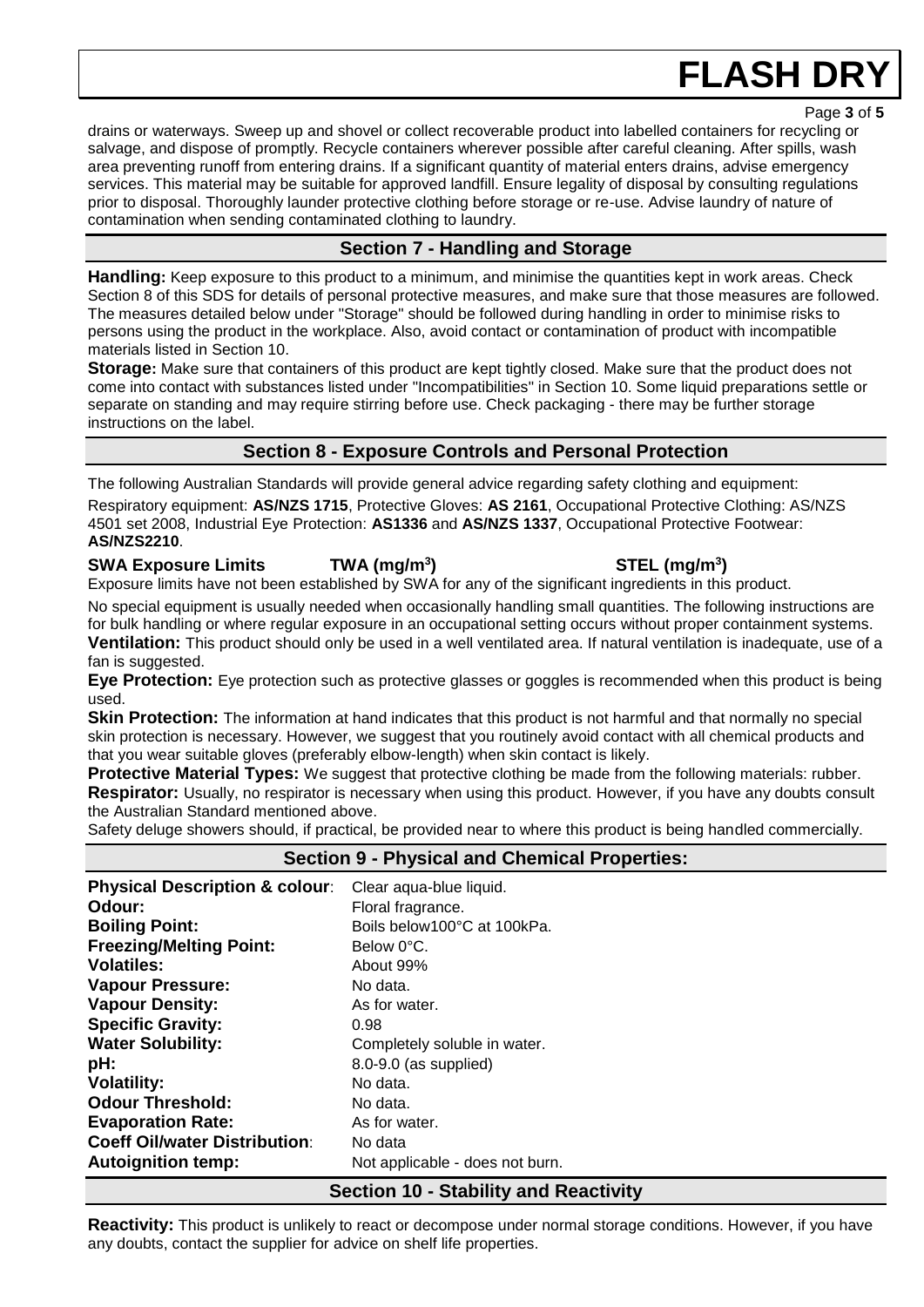**Conditions to Avoid:** Keep containers tightly closed.

**Incompatibilities:** strong oxidising agents.

**Fire Decomposition:** Only small quantities of decomposition products are expected from this product at temperatures normally achieved in a fire. This will only occur after heating to dryness. Combustion forms carbon dioxide, and if incomplete, carbon monoxide and possibly smoke. Water is also formed. May form nitrogen and its compounds, and under some circumstances, oxides of nitrogen. Occasionally hydrogen cyanide gas in reducing atmospheres. May form hydrogen fluoride gas and other compounds of fluorine. Carbon monoxide poisoning produces headache, weakness, nausea, dizziness, confusion, dimness of vision, disturbance of judgment, and unconsciousness followed by coma and death.

**Polymerisation:** This product will not undergo polymerisation reactions.

## **Section 11 - Toxicological Information**

**Information on toxicological effects:** 

| Acute toxicity                                              | No known significant effects or hazards. |
|-------------------------------------------------------------|------------------------------------------|
| Skin corrosion/irritation                                   | Mild irritant.                           |
| Serious eye damage/irritation                               | Serious eye irritation.                  |
| Respiratory or skin sensitisation                           | No known significant effects or hazards. |
| Germ cell mutagenicity                                      | No known significant effects or hazards. |
| Carcinogenicity                                             | No known significant effects or hazards. |
| Reproductive toxicity                                       | No known significant effects or hazards. |
| Specific target organ toxicity<br>(STOT)- single exposure   | No known significant effects or hazards. |
| Specific target organ toxicity<br>(STOT)- repeated exposure | No known significant effects or hazards. |
| Aspiration hazard                                           | No known significant effects or hazards. |

## **Classification of Hazardous Ingredients**

## **Ingredient: Health effects:**

Aliphatic alcohol **Eye** irritation.

Glycol ether Skin irritation and serious eye irritation.

## **Potential Health Effects**

### **Inhalation:**

**Short Term Exposure:** Available data indicates that this product is not harmful. However product may be mildly irritating, although unlikely to cause anything more than mild transient discomfort.

**Long Term Exposure:** No data for health effects associated with long term inhalation.

## **Skin Contact:**

**Short Term Exposure:** Available data indicates that this product is not harmful. It should present no hazards in normal use. However product may be mildly irritating, but is unlikely to cause anything more than mild discomfort which should disappear once contact ceases.

**Long Term Exposure:** No data for health effects associated with long term skin exposure.

## **Eye Contact:**

**Short Term Exposure:** This product is believed to be mildly irritating, to eyes, but is unlikely to cause anything more than mild transient discomfort.

**Long Term Exposure:** No data for health effects associated with long term eye exposure.

## **Ingestion:**

**Short Term Exposure:** Significant oral exposure is considered to be unlikely. However, this product may be irritating to mucous membranes but is unlikely to cause anything more than transient discomfort.

**Long Term Exposure:** No data for health effects associated with long term ingestion.

## **Carcinogen Status:**

**SWA:** No significant ingredient is classified as carcinogenic by SWA. **NTP:** No significant ingredient is classified as carcinogenic by NTP.